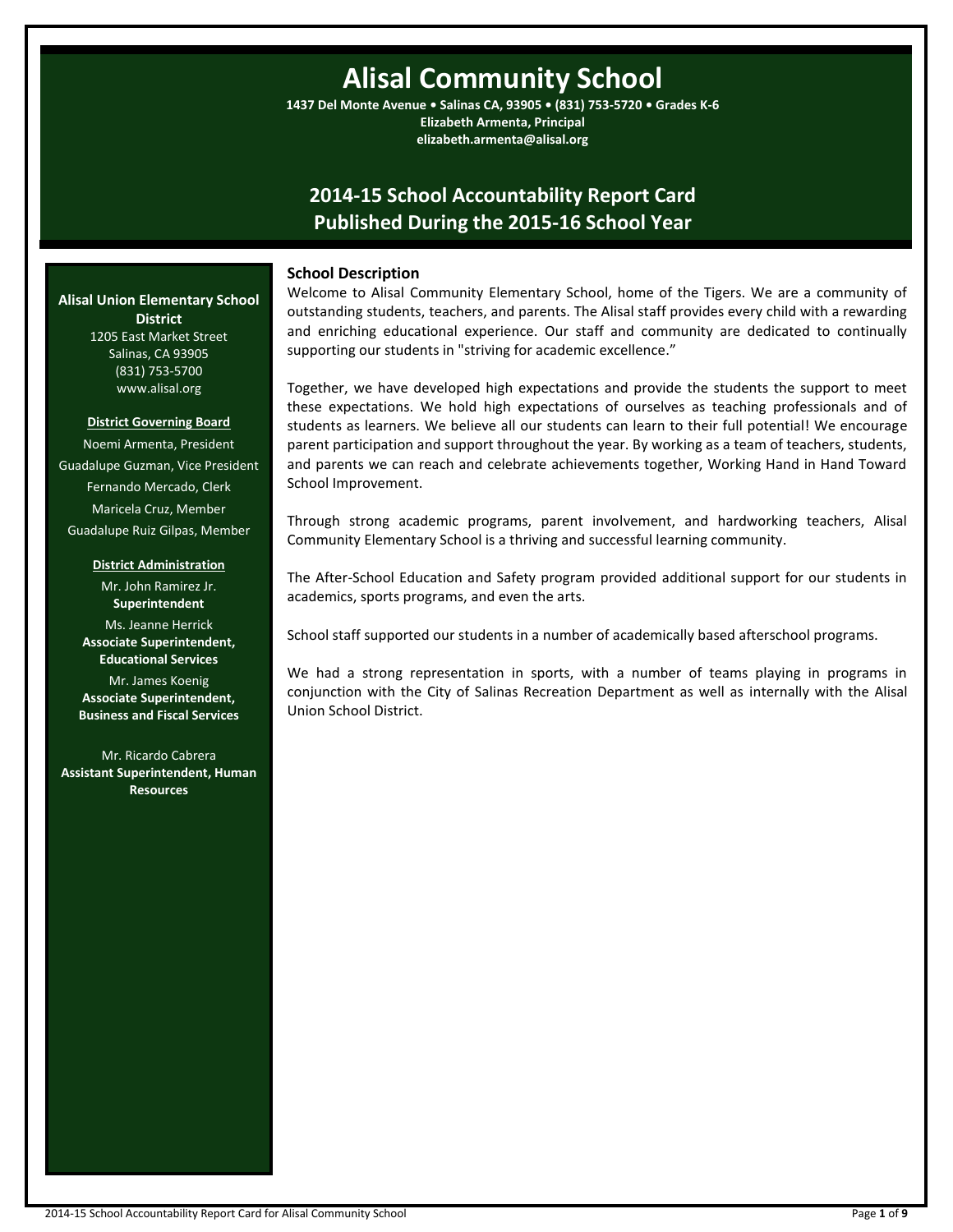## **About the SARC**

By February 1 of each year, every school in California is required by state law to publish a School Accountability Report Card (SARC). The SARC contains information about the condition and performance of each California public school. Under the Local Control Funding Formula (LCFF) all local educational agencies (LEAs) are required to prepare a Local Control Accountability Plan (LCAP), which describes how they intend to meet annual school-specific goals for all pupils, with specific activities to address state and local priorities. Additionally, data reported in an LCAP is to be consistent with data reported in the SARC.

- For more information about SARC requirements, see the California Department of Education (CDE) SARC Web page at http://www.cde.ca.gov/ta/ac/sa/.
- For more information about the LCFF or LCAP, see the CDE LCFF Web page at http://www.cde.ca.gov/fg/aa/lc/.
- For additional information about the school, parents/guardians and community members should contact the school at (831) 753-5720 or the district office.

| 2014-15 Student Enrollment by Grade Level |                           |  |  |  |
|-------------------------------------------|---------------------------|--|--|--|
| <b>Grade Level</b>                        | <b>Number of Students</b> |  |  |  |
| Kindergarten                              | 128                       |  |  |  |
| Grade 1                                   | 118                       |  |  |  |
| <b>Grade 2</b>                            | 117                       |  |  |  |
| Grade 3                                   | 113                       |  |  |  |
| Grade 4                                   | 111                       |  |  |  |
| Grade 5                                   | 97                        |  |  |  |
| Grade 6                                   | 91                        |  |  |  |
| <b>Total Enrollment</b>                   | 775                       |  |  |  |

| 2014-15 Student Enrollment by Group         |      |  |  |  |  |  |  |
|---------------------------------------------|------|--|--|--|--|--|--|
| <b>Percent of Total Enrollment</b><br>Group |      |  |  |  |  |  |  |
| Filipino                                    | 0.1  |  |  |  |  |  |  |
| <b>Hispanic or Latino</b>                   | 98.6 |  |  |  |  |  |  |
| <b>Socioeconomically Disadvantaged</b>      | 96.5 |  |  |  |  |  |  |
| <b>English Learners</b>                     | 82.6 |  |  |  |  |  |  |
| <b>Students with Disabilities</b>           | 5.3  |  |  |  |  |  |  |
| <b>Foster Youth</b>                         | 0.1  |  |  |  |  |  |  |

## **A. Conditions of Learning**

#### **State Priority: Basic**

The SARC provides the following information relevant to the Basic State Priority (Priority 1):

- Degree to which teachers are appropriately assigned and fully credentialed in the subject area and for the pupils they are teaching;
- Pupils have access to standards-aligned instructional materials; and
- School facilities are maintained in good repair.

| <b>Teacher Credentials</b>                         |           |       |           |  |  |  |  |
|----------------------------------------------------|-----------|-------|-----------|--|--|--|--|
| <b>Alisal Community School</b>                     | $13 - 14$ | 14-15 | $15 - 16$ |  |  |  |  |
| <b>With Full Credential</b>                        | 28        | 25    | 32        |  |  |  |  |
| Without Full Credential                            | 0         | 2     | 3         |  |  |  |  |
| <b>Teaching Outside Subject Area of Competence</b> | 0         | 0     | Ω         |  |  |  |  |
| <b>Alisal Union Elementary School District</b>     | $13 - 14$ | 14-15 | $15 - 16$ |  |  |  |  |
| <b>With Full Credential</b>                        |           |       | 328       |  |  |  |  |
| <b>Without Full Credential</b>                     |           |       | 44        |  |  |  |  |
| Teaching Outside Subject Area of Competence        |           |       | Ω         |  |  |  |  |

| <b>Teacher Misassignments and Vacant Teacher Positions at this School</b> |  |  |  |  |  |  |  |  |  |
|---------------------------------------------------------------------------|--|--|--|--|--|--|--|--|--|
| <b>Alisal Community School</b><br>$13 - 14$<br>14-15<br>15-16             |  |  |  |  |  |  |  |  |  |
| <b>Teachers of English Learners</b>                                       |  |  |  |  |  |  |  |  |  |
| <b>Total Teacher Misassignments</b>                                       |  |  |  |  |  |  |  |  |  |
| <b>Vacant Teacher Positions</b>                                           |  |  |  |  |  |  |  |  |  |

\* "Misassignments" refers to the number of positions filled by teachers who lack legal authorization to teach that grade level, subject area, student group, etc. Total Teacher Misassignments includes the number of Misassignments of Teachers of English Learners.

#### **Core Academic Classes Taught by Highly Qualified Teachers**

| 2014-15 Percent of Classes In Core Academic Subjects<br><b>Core Academic Classes Taught by Highly Qualified Teachers</b>                       |       |     |  |  |  |  |  |
|------------------------------------------------------------------------------------------------------------------------------------------------|-------|-----|--|--|--|--|--|
| <b>Not Taught by Highly</b><br><b>Taught by Highly</b><br><b>Location of Classes</b><br><b>Qualified Teachers</b><br><b>Qualified Teachers</b> |       |     |  |  |  |  |  |
| <b>This School</b>                                                                                                                             | 100.0 | 0.0 |  |  |  |  |  |
| <b>Districtwide</b>                                                                                                                            |       |     |  |  |  |  |  |
| All Schools<br>100.0<br>0.0                                                                                                                    |       |     |  |  |  |  |  |
| <b>High-Poverty Schools</b>                                                                                                                    | 100.0 | 0.0 |  |  |  |  |  |
| <b>Low-Poverty Schools</b>                                                                                                                     | 0.0   | 0.0 |  |  |  |  |  |

High-poverty schools are defined as those schools with student eligibility of approximately 40 percent or more in the free and reduced price meals program. Low-poverty schools are those with student eligibility of approximately 39 percent or less in the free and reduced price meals program.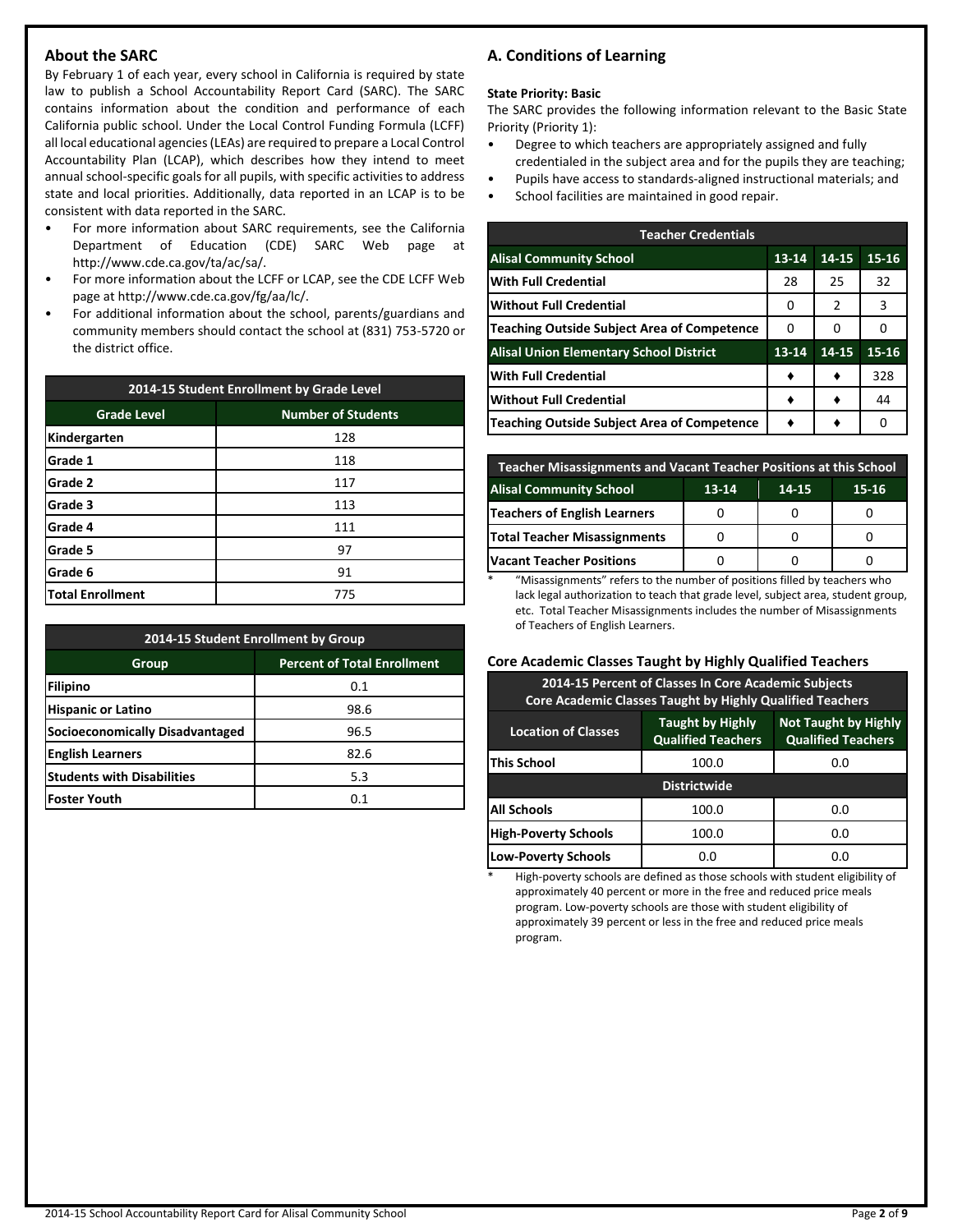#### **Quality, Currency, Availability of Textbooks and Instructional Materials (School Year 2015-16)**

In order to support classroom professionals in teaching the Language Arts and Math Common Core State Standards, Engage NY curriculum, in both content areas was recommended and adopted as district curriculum. Both Engage NY Language Arts and Math were piloted and feedback from teachers attested to the ability of these common core resources to meet the requirements of the new common core state standards (CCSS).

In Language Arts:

K-1-2 continued to use Treasures to teach Foundational Skills and use the Engage NY Listening and Learning Domains to address the remaining standards. 3-6 used Engage NY solely to teach all Language Arts standards.

Because Engage NY is not yet available in Spanish, Bilingual Transference classrooms continued to use Tesoros and adapted it as needed to meet the common core state standards.

In Math:

At K-6, teachers used both the adopted Everyday Math curriculum and Engage NY Math, selecting one as their primary resource and the other as a secondary resource.

Bilingual Transference classrooms were able to use the Engage NY Math because student materials became available.

| <b>Textbooks and Instructional Materials</b><br>Year and month in which data were collected: 2014 |                                                                                                                 |           |  |  |  |
|---------------------------------------------------------------------------------------------------|-----------------------------------------------------------------------------------------------------------------|-----------|--|--|--|
| <b>Core Curriculum Area</b>                                                                       | Textbooks and Instructional Materials/Year of Adoption                                                          |           |  |  |  |
| <b>Reading/Language Arts</b>                                                                      | Engage New York Language Arts- Adopted 2014<br>McMillan / McGraw-Hill, Treasures-Adopted 2010                   |           |  |  |  |
|                                                                                                   | The textbooks listed are from most recent adoption:<br>Percent of students lacking their own assigned textbook: | Yes<br>0  |  |  |  |
| <b>Mathematics</b>                                                                                | Engage New York Math- Adopted 2014<br>McMillan / McGraw-Hill,<br>Every Day Math- Adopted 2012                   |           |  |  |  |
|                                                                                                   | The textbooks listed are from most recent adoption:<br>Percent of students lacking their own assigned textbook: | Yes<br>0  |  |  |  |
| Science                                                                                           | Delta Foss- (Kinder-5th grades) - Adopted 2007<br>McGraw-Hill- (6th grade) - Adopted 2006                       |           |  |  |  |
|                                                                                                   | The textbooks listed are from most recent adoption:                                                             | Yes       |  |  |  |
|                                                                                                   | Percent of students lacking their own assigned textbook:                                                        | 0         |  |  |  |
| <b>History-Social Science</b>                                                                     | McGraw-Hill, Vistas-Adopted 2006                                                                                |           |  |  |  |
|                                                                                                   | The textbooks listed are from most recent adoption:                                                             | Yes       |  |  |  |
|                                                                                                   | Percent of students lacking their own assigned textbook:                                                        | 0         |  |  |  |
| <b>Foreign Language</b>                                                                           | Not applicable                                                                                                  |           |  |  |  |
|                                                                                                   | The textbooks listed are from most recent adoption:                                                             | <b>No</b> |  |  |  |
|                                                                                                   | Percent of students lacking their own assigned textbook:                                                        | $\Omega$  |  |  |  |
| <b>Health</b>                                                                                     | Not applicable                                                                                                  |           |  |  |  |
|                                                                                                   | The textbooks listed are from most recent adoption:                                                             | <b>No</b> |  |  |  |
|                                                                                                   | Percent of students lacking their own assigned textbook:                                                        | 0         |  |  |  |
| <b>Visual and Performing Arts</b>                                                                 | Not applicable                                                                                                  |           |  |  |  |
|                                                                                                   | The textbooks listed are from most recent adoption:                                                             | No        |  |  |  |
|                                                                                                   | Percent of students lacking their own assigned textbook:                                                        | 0         |  |  |  |
| <b>Science Laboratory Equipment</b>                                                               | Not applicable                                                                                                  |           |  |  |  |
|                                                                                                   | The textbooks listed are from most recent adoption:                                                             | No.       |  |  |  |
|                                                                                                   | Percent of students lacking their own assigned textbook:                                                        | 0         |  |  |  |

#### **School Facility Conditions and Planned Improvements (Most Recent Year)**

Alisal Community School is the oldest school in the district and has much history and character to offer our community. We have a total of 25 classrooms and a computer lab that are in full use. Our custodial and district maintenance staff work hard to maintain a clean and aesthetically pleasing campus.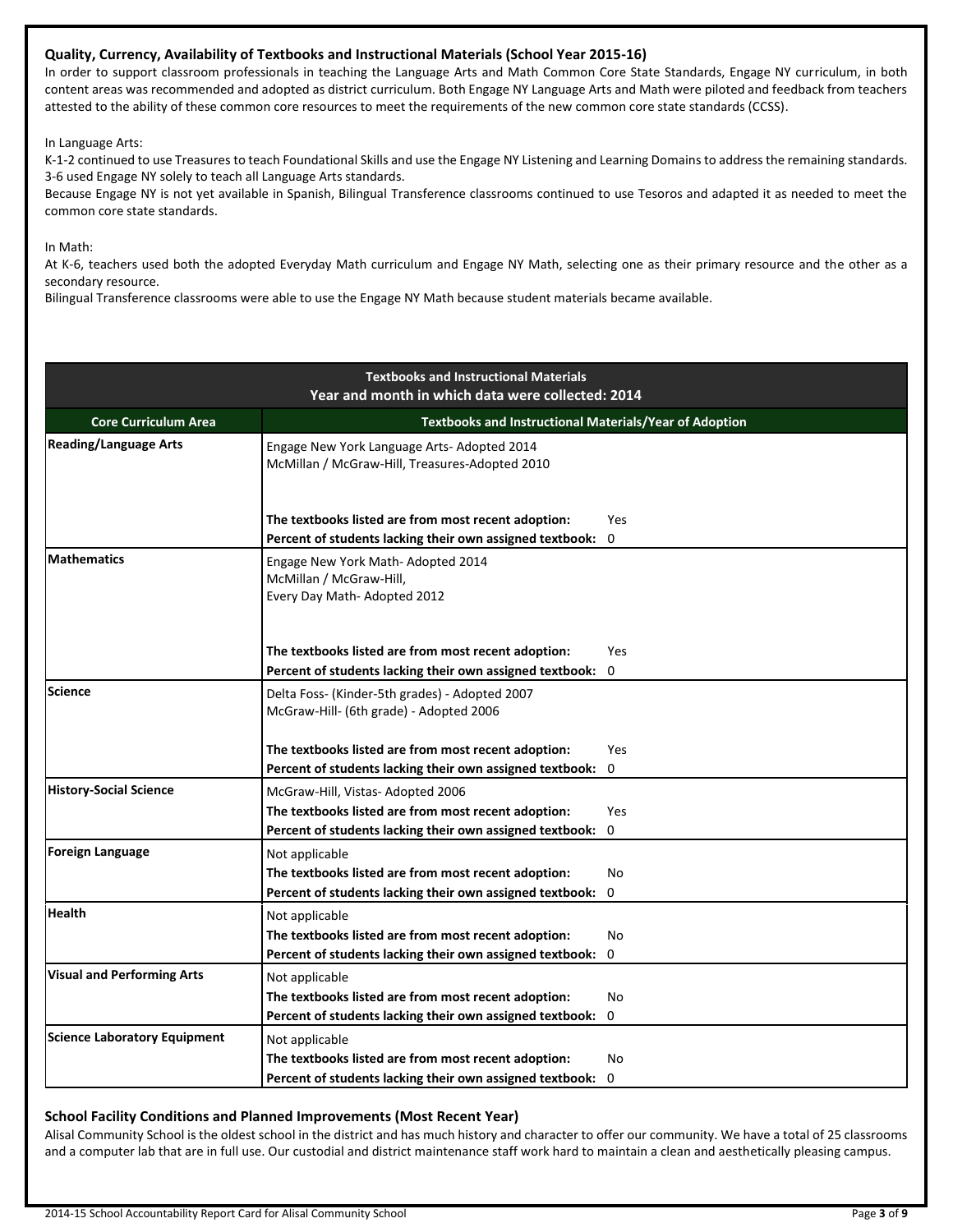| <b>School Facility Good Repair Status (Most Recent Year)</b><br>Year and month in which data were collected: August, 2015 |                       |      |                      |      |                                |  |  |
|---------------------------------------------------------------------------------------------------------------------------|-----------------------|------|----------------------|------|--------------------------------|--|--|
|                                                                                                                           |                       |      | <b>Repair Status</b> |      | <b>Repair Needed and</b>       |  |  |
| <b>System Inspected</b>                                                                                                   | Good                  |      | Fair                 | Poor | <b>Action Taken or Planned</b> |  |  |
| <b>Systems:</b><br>Gas Leaks, Mechanical/HVAC, Sewer                                                                      | х                     |      |                      |      |                                |  |  |
| Interior:<br><b>Interior Surfaces</b>                                                                                     | X                     |      |                      |      |                                |  |  |
| <b>Cleanliness:</b><br>Overall Cleanliness, Pest/ Vermin Infestation                                                      | X                     |      |                      |      |                                |  |  |
| <b>Electrical:</b><br>Electrical                                                                                          | X                     |      |                      |      |                                |  |  |
| <b>Restrooms/Fountains:</b><br>Restrooms, Sinks/ Fountains                                                                | X                     |      |                      |      |                                |  |  |
| Safety:<br>Fire Safety, Hazardous Materials                                                                               | X                     |      |                      |      |                                |  |  |
| Structural:<br><b>Structural Damage, Roofs</b>                                                                            | X                     |      |                      |      |                                |  |  |
| <b>External:</b><br>Playground/School Grounds, Windows/Doors/Gates/Fences                                                 | X                     |      |                      |      |                                |  |  |
| <b>Overall Rating</b>                                                                                                     | <b>Exemplary</b><br>X | Good | Fair                 | Poor |                                |  |  |

### **B. Pupil Outcomes**

#### **State Priority: Pupil Achievement**

The SARC provides the following information relevant to the State priority: Pupil Achievement (Priority 4):

- Statewide assessments (i.e., California Assessment of Student Performance and Progress [CAASPP], Science California Standards Tests); and
- The percentage of pupils who have successfully completed courses that satisfy the requirements for entrance to the University of California and the California State University, or career technical education sequences or programs of study

#### **2014-15 CAASPP Results for All Students**

| <b>Subject</b> |        | Percent of Students Meeting or Exceeding the State Standards<br>$(grades 3-8 and 11)$ |              |
|----------------|--------|---------------------------------------------------------------------------------------|--------------|
|                | School | <b>District</b>                                                                       | <b>State</b> |
| IELA           | 15     | 20                                                                                    | 44           |
| Math           |        | 13                                                                                    | २२           |

\* Percentages are not calculated when the number of students tested is ten or less, either because the number of students in this category is too small for statistical accuracy or to protect student privacy.

| <b>CAASPP Results for All Students - Three-Year Comparison</b> |                                                                                                     |                                                  |    |    |                                                       |    |    |    |    |
|----------------------------------------------------------------|-----------------------------------------------------------------------------------------------------|--------------------------------------------------|----|----|-------------------------------------------------------|----|----|----|----|
|                                                                | Percent of Students Scoring at Proficient or Advanced<br>(meeting or exceeding the state standards) |                                                  |    |    |                                                       |    |    |    |    |
| <b>Subject</b>                                                 |                                                                                                     | <b>District</b><br><b>School</b><br><b>State</b> |    |    |                                                       |    |    |    |    |
|                                                                |                                                                                                     |                                                  |    |    | 12-13 13-14 14-15 12-13 13-14 14-15 12-13 13-14 14-15 |    |    |    |    |
| Science                                                        | 31                                                                                                  | 22                                               | 25 | 33 | 32                                                    | 31 | 59 | 60 | 56 |

\* Results are for grades 5, 8, and 10. Scores are not shown when the number of students tested is ten or less, either because the number of students in this category is too small for statistical accuracy or to protect student privacy.

| Grade | 2014-15 Percent of Students Meeting Fitness Standards |          |        |  |  |  |
|-------|-------------------------------------------------------|----------|--------|--|--|--|
| Level | 4 of 6                                                | $5$ of 6 | 6 of 6 |  |  |  |
|       | 13.10                                                 | 22.20    | 7.10   |  |  |  |
|       |                                                       |          |        |  |  |  |

Percentages are not calculated when the number of students tested is ten or less, either because the number of students in this category is too small for statistical accuracy or to protect student privacy.

|                                                                | 2014-15 CAASPP Results by Student Group                                |
|----------------------------------------------------------------|------------------------------------------------------------------------|
| Group                                                          | <b>Percent of Students Scoring at</b><br><b>Proficient or Advanced</b> |
|                                                                | Science (grades 5, 8, and 10)                                          |
| All Students in the LEA                                        | 31                                                                     |
| All Student at the School                                      | 25                                                                     |
| Male                                                           | 26                                                                     |
| Female                                                         | 23                                                                     |
| <b>Filipino</b>                                                |                                                                        |
| <b>Hispanic or Latino</b>                                      | 25                                                                     |
| Socioeconomically Disadvantaged                                |                                                                        |
| <b>English Learners</b>                                        | 8                                                                      |
| <b>Students with Disabilities</b>                              | 25                                                                     |
| <b>Students Receiving Migrant</b><br><b>Education Services</b> |                                                                        |
| <b>Foster Youth</b>                                            |                                                                        |

Scores are not shown when the number of students tested is ten or less, either because the number of students in this category is too small for statistical accuracy or to protect student privacy.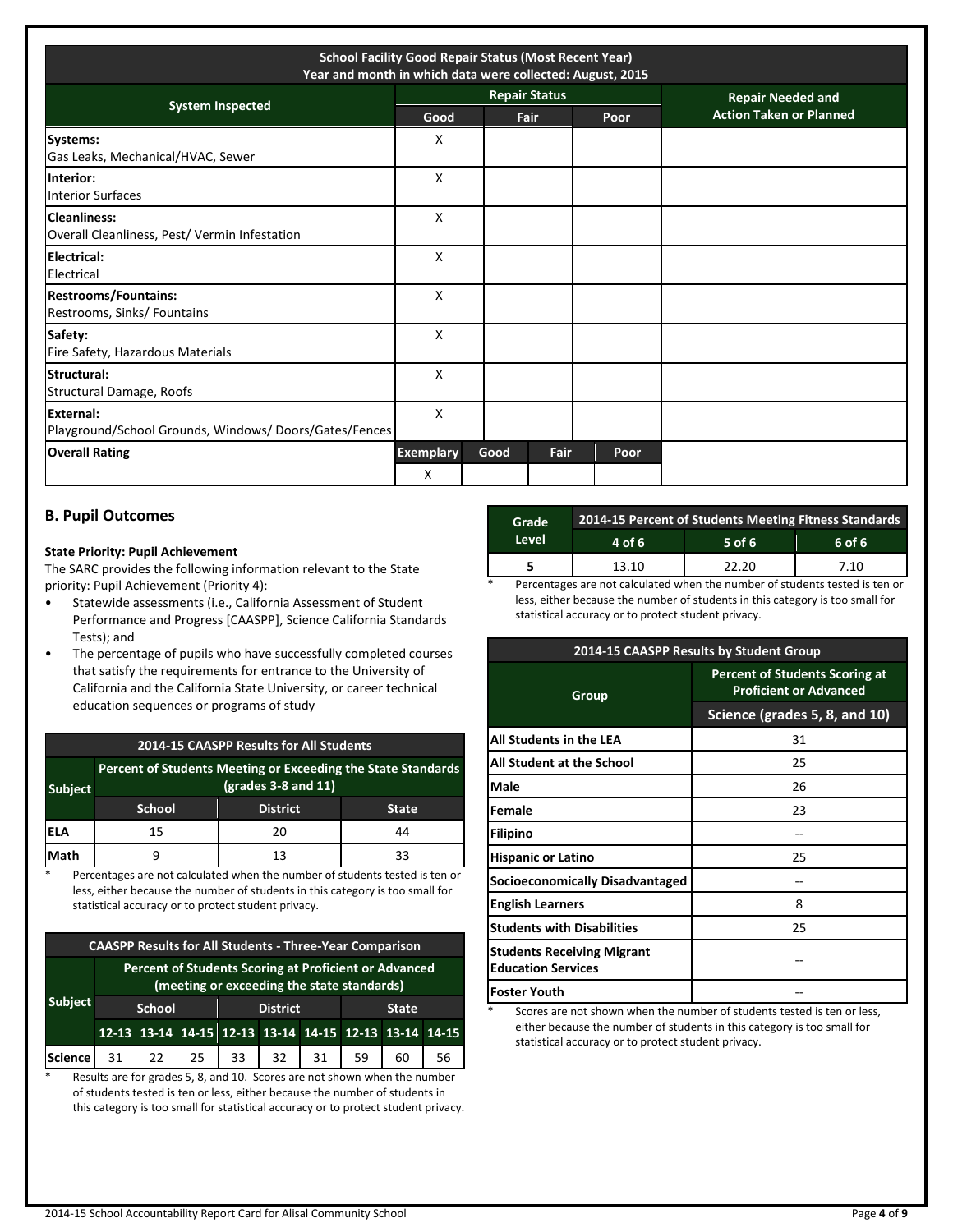| School Year 2014-15 CAASPP Assessment Results - English Language Arts (ELA)<br>Disaggregated by Student Groups, Grades Three through Eight and Eleven |                         |                           |                  |               |                                   |                                      |                               |                                                     |
|-------------------------------------------------------------------------------------------------------------------------------------------------------|-------------------------|---------------------------|------------------|---------------|-----------------------------------|--------------------------------------|-------------------------------|-----------------------------------------------------|
|                                                                                                                                                       |                         | <b>Number of Students</b> |                  |               | <b>Percent of Students</b>        |                                      |                               |                                                     |
| <b>Student Group</b>                                                                                                                                  | Grade                   | <b>Enrolled</b>           | <b>Tested</b>    | <b>Tested</b> | <b>Standard</b><br><b>Not Met</b> | <b>Standard</b><br><b>Nearly Met</b> | <b>Standard</b><br><b>Met</b> | <b>Standard</b><br><b>Exceeded</b>                  |
| <b>All Students</b>                                                                                                                                   | 3                       | 112                       | 109              | 97.3          | 72                                | 19                                   | 7                             | $\mathbf{1}$                                        |
|                                                                                                                                                       | 4                       | 113                       | 112              | 99.1          | 61                                | 25                                   | 8                             | 6                                                   |
|                                                                                                                                                       | 5                       | 100                       | 92               | 92.0          | 57                                | 24                                   | 17                            | $\overline{2}$                                      |
|                                                                                                                                                       | 6                       | 88                        | 85               | 96.6          | 47                                | 32                                   | 19                            | $\overline{2}$                                      |
| Male                                                                                                                                                  | 3                       |                           | 56               | 50.0          | 73                                | 18                                   | $\overline{7}$                | $\overline{2}$                                      |
|                                                                                                                                                       | 4                       |                           | 42               | 37.2          | 71                                | 12                                   | 10                            | $\overline{7}$                                      |
|                                                                                                                                                       | 5                       |                           | 50               | 50.0          | 60                                | 18                                   | 22                            | 0                                                   |
|                                                                                                                                                       | 6                       |                           | 50               | 56.8          | 48                                | 32                                   | 18                            | $\overline{2}$                                      |
| Female                                                                                                                                                | 3                       |                           | 53               | 47.3          | 72                                | 21                                   | 8                             | $\mathbf 0$                                         |
|                                                                                                                                                       | 4                       |                           | $70\,$           | 61.9          | 54                                | 33                                   | $\overline{7}$                | 6                                                   |
|                                                                                                                                                       | 5                       |                           | 42               | 42.0          | 52                                | 31                                   | 12                            | 5                                                   |
|                                                                                                                                                       | 6                       |                           | 35               | 39.8          | 46                                | 31                                   | 20                            | 3                                                   |
| <b>Filipino</b>                                                                                                                                       | 3                       |                           | $\mathbf{1}$     | 0.9           | $-$                               | $-$                                  | $-$                           | $\overline{\phantom{a}}$                            |
|                                                                                                                                                       | 5                       |                           | $\mathbf 0$      | $0.0\,$       | $-$                               | $\overline{\phantom{a}}$             | --                            | $\qquad \qquad -$                                   |
| <b>Hispanic or Latino</b>                                                                                                                             | 3                       |                           | 106              | 94.6          | 73                                | 19                                   | 8                             | $\mathbf{1}$                                        |
|                                                                                                                                                       | 4                       |                           | 112              | 99.1          | 61                                | 25                                   | 8                             | 6                                                   |
|                                                                                                                                                       | 5                       |                           | 92               | 92.0          | 57                                | 24                                   | 17                            | $\overline{2}$                                      |
|                                                                                                                                                       | 6                       |                           | 85               | 96.6          | 47                                | 32                                   | 19                            | $\overline{2}$                                      |
| <b>Socioeconomically Disadvantaged</b>                                                                                                                | 3                       |                           | 107              | 95.5          | 72                                | 20                                   | $\overline{7}$                | $\mathbf{1}$                                        |
|                                                                                                                                                       | 4                       |                           | 106              | 93.8          | 63                                | 24                                   | 8                             | 6                                                   |
|                                                                                                                                                       | э.                      |                           | 92               | 92.0          | 57                                | 24                                   | 17                            | $\overline{c}$                                      |
|                                                                                                                                                       | 6                       |                           | 83               | 94.3          | 48                                | 31                                   | 18                            | $\overline{2}$                                      |
| <b>English Learners</b>                                                                                                                               | $\overline{\mathbf{3}}$ |                           | 88               | 78.6          | 83                                | $16\,$                               | $\mathbf 1$                   | $\mathbf 0$                                         |
|                                                                                                                                                       | 4                       |                           | 82               | 72.6          | 76                                | 18                                   | 4                             | $\overline{2}$                                      |
|                                                                                                                                                       | 5                       |                           | 59               | 59.0          | 76                                | $20\,$                               | 3                             | $\boldsymbol{0}$                                    |
|                                                                                                                                                       | 6                       |                           | 45               | 51.1          | $71\,$                            | 29                                   | $\mathbf 0$                   | $\mathbf 0$                                         |
| <b>Students with Disabilities</b>                                                                                                                     | 3                       |                           | $\boldsymbol{6}$ | 5.4           | $-$                               | $\overline{\phantom{a}}$             |                               | $- -$                                               |
|                                                                                                                                                       | 4                       |                           | 6                | 5.3           |                                   |                                      |                               |                                                     |
|                                                                                                                                                       | 5                       |                           | 8                | 8.0           |                                   |                                      |                               |                                                     |
|                                                                                                                                                       | 6                       |                           | 9                | 10.2          | --                                |                                      |                               | $\hspace{0.05cm} -\hspace{0.05cm} -\hspace{0.05cm}$ |
| <b>Students Receiving Migrant Education</b>                                                                                                           | 3                       |                           | $12\,$           | 10.7          | 92                                | $\pmb{0}$                            | 0                             | 8                                                   |
| <b>Services</b>                                                                                                                                       | 4                       |                           | 7                | $6.2\,$       |                                   |                                      |                               |                                                     |
|                                                                                                                                                       | 5                       |                           | $\overline{2}$   | 2.0           |                                   |                                      |                               |                                                     |
|                                                                                                                                                       | 6                       |                           | 9                | $10.2\,$      | --                                |                                      |                               |                                                     |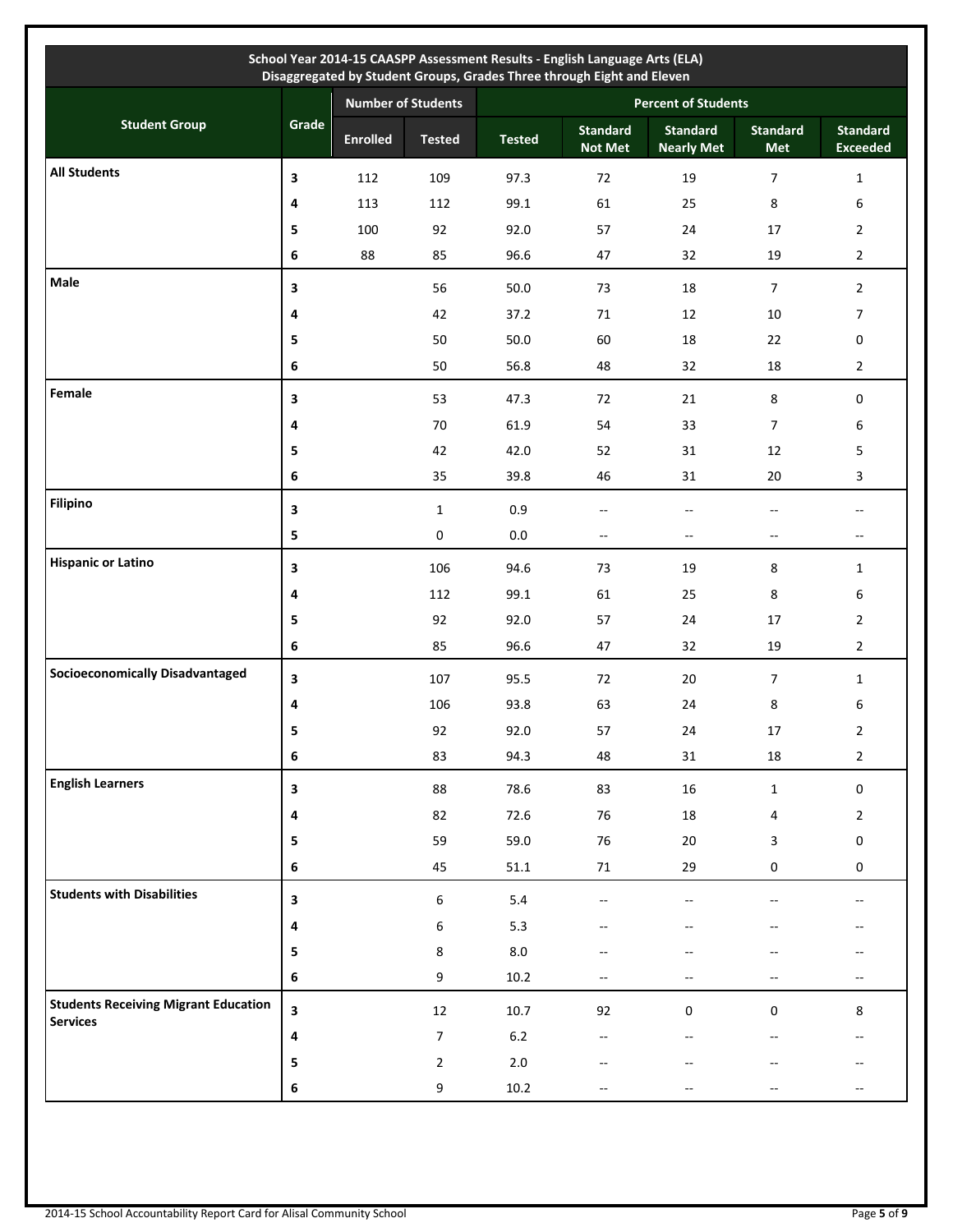| School Year 2014-15 CAASPP Assessment Results - English Language Arts (ELA)<br>Disaggregated by Student Groups, Grades Three through Eight and Eleven |                                                         |                 |               |               |                                   |                                      |                               |                                    |
|-------------------------------------------------------------------------------------------------------------------------------------------------------|---------------------------------------------------------|-----------------|---------------|---------------|-----------------------------------|--------------------------------------|-------------------------------|------------------------------------|
|                                                                                                                                                       | <b>Number of Students</b><br><b>Percent of Students</b> |                 |               |               |                                   |                                      |                               |                                    |
| <b>Student Group</b>                                                                                                                                  | Grade                                                   | <b>Enrolled</b> | <b>Tested</b> | <b>Tested</b> | <b>Standard</b><br><b>Not Met</b> | <b>Standard</b><br><b>Nearly Met</b> | <b>Standard</b><br><b>Met</b> | <b>Standard</b><br><b>Exceeded</b> |
| <b>Foster Youth</b>                                                                                                                                   | 3                                                       |                 |               |               |                                   |                                      |                               |                                    |
|                                                                                                                                                       | 4                                                       |                 |               |               | --                                |                                      |                               |                                    |
|                                                                                                                                                       | 5                                                       |                 | --            |               | --                                |                                      |                               | --                                 |
|                                                                                                                                                       | 6                                                       |                 | --            |               | --                                |                                      |                               | --                                 |

Double dashes (--) appear in the table when the number of students is ten or less, either because the number of students in this category is too small for statistical accuracy or to protect student privacy. The number of students tested includes students that did not receive a score; however, the number of students tested is not the number that was used to calculate the achievement level percentages. The achievement level percentages are calculated using students with scores.

| School Year 2014-15 CAASPP Assessment Results - Mathematics<br>Disaggregated by Student Groups, Grades Three through Eight and Eleven |              |                 |                           |               |                                   |                                      |                          |                                    |
|---------------------------------------------------------------------------------------------------------------------------------------|--------------|-----------------|---------------------------|---------------|-----------------------------------|--------------------------------------|--------------------------|------------------------------------|
|                                                                                                                                       |              |                 | <b>Number of Students</b> |               |                                   | <b>Percent of Students</b>           |                          |                                    |
| <b>Student Group</b>                                                                                                                  | Grade        | <b>Enrolled</b> | <b>Tested</b>             | <b>Tested</b> | <b>Standard</b><br><b>Not Met</b> | <b>Standard</b><br><b>Nearly Met</b> | <b>Standard</b><br>Met   | <b>Standard</b><br><b>Exceeded</b> |
| <b>All Students</b>                                                                                                                   | 3            | 112             | 110                       | 98.2          | 70                                | 24                                   | 6                        | $\boldsymbol{0}$                   |
|                                                                                                                                       | 4            | 113             | 112                       | 99.1          | 64                                | 26                                   | 9                        | $\mathbf{1}$                       |
|                                                                                                                                       | 5            | 100             | 99                        | 99.0          | 68                                | 20                                   | 7                        | 4                                  |
|                                                                                                                                       | 6            | 88              | 86                        | 97.7          | 57                                | 33                                   | $\overline{7}$           | 3                                  |
| Male                                                                                                                                  | 3            |                 | 57                        | 50.9          | 63                                | 32                                   | 5                        | $\pmb{0}$                          |
|                                                                                                                                       | 4            |                 | 42                        | 37.2          | 67                                | 21                                   | 10                       | $\overline{2}$                     |
|                                                                                                                                       | 5            |                 | 54                        | 54.0          | 69                                | 19                                   | 9                        | 4                                  |
|                                                                                                                                       | 6            |                 | 51                        | 58.0          | 57                                | 29                                   | 8                        | 6                                  |
| Female                                                                                                                                | 3            |                 | 53                        | 47.3          | 77                                | 15                                   | 8                        | $\pmb{0}$                          |
|                                                                                                                                       | 4            |                 | 70                        | 61.9          | 63                                | 29                                   | 9                        | 0                                  |
|                                                                                                                                       | 5            |                 | 45                        | 45.0          | 67                                | 22                                   | 4                        | 4                                  |
|                                                                                                                                       | 6            |                 | 35                        | 39.8          | 57                                | 37                                   | 6                        | 0                                  |
| <b>Filipino</b>                                                                                                                       | 3            |                 | $\mathbf{1}$              | 0.9           | $-$                               | $-$                                  |                          | $\sim$                             |
|                                                                                                                                       | 5            |                 | $\mathbf{1}$              | 1.0           | $\overline{\phantom{a}}$          | $-$                                  | $\overline{\phantom{a}}$ | $\overline{a}$                     |
| <b>Hispanic or Latino</b>                                                                                                             | 3            |                 | 107                       | 95.5          | 71                                | 22                                   | $\overline{7}$           | $\mathbf 0$                        |
|                                                                                                                                       | 4            |                 | 112                       | 99.1          | 64                                | 26                                   | 9                        | $\mathbf{1}$                       |
|                                                                                                                                       | 5            |                 | 98                        | 98.0          | 67                                | 20                                   | $\overline{7}$           | 4                                  |
|                                                                                                                                       | 6            |                 | 86                        | 97.7          | 57                                | 33                                   | $\overline{7}$           | 3                                  |
| <b>Socioeconomically Disadvantaged</b>                                                                                                | 3            |                 | 108                       | 96.4          | 70                                | 23                                   | 6                        | $\mathbf 0$                        |
|                                                                                                                                       | 4            |                 | 106                       | 93.8          | 65                                | 26                                   | 8                        | $\mathbf{1}$                       |
|                                                                                                                                       | 5            |                 | 99                        | 99.0          | 68                                | 20                                   | 7                        | 4                                  |
|                                                                                                                                       | $\bf 6$      |                 | 84                        | 95.5          | 57                                | $32\,$                               | $\overline{7}$           | $\overline{4}$                     |
| <b>English Learners</b>                                                                                                               | $\mathbf{3}$ |                 | 89                        | 79.5          | 82                                | 15                                   | 3                        | $\mathbf 0$                        |
|                                                                                                                                       | $\pmb{4}$    |                 | 82                        | 72.6          | ${\bf 78}$                        | $21\,$                               | $\mathbf 1$              | $\pmb{0}$                          |
|                                                                                                                                       | 5            |                 | 65                        | 65.0          | 83                                | $17\,$                               | $\pmb{0}$                | $\mathbf 0$                        |
|                                                                                                                                       | 6            |                 | $46\,$                    | 52.3          | 85                                | $15\,$                               | $\pmb{0}$                | $\boldsymbol{0}$                   |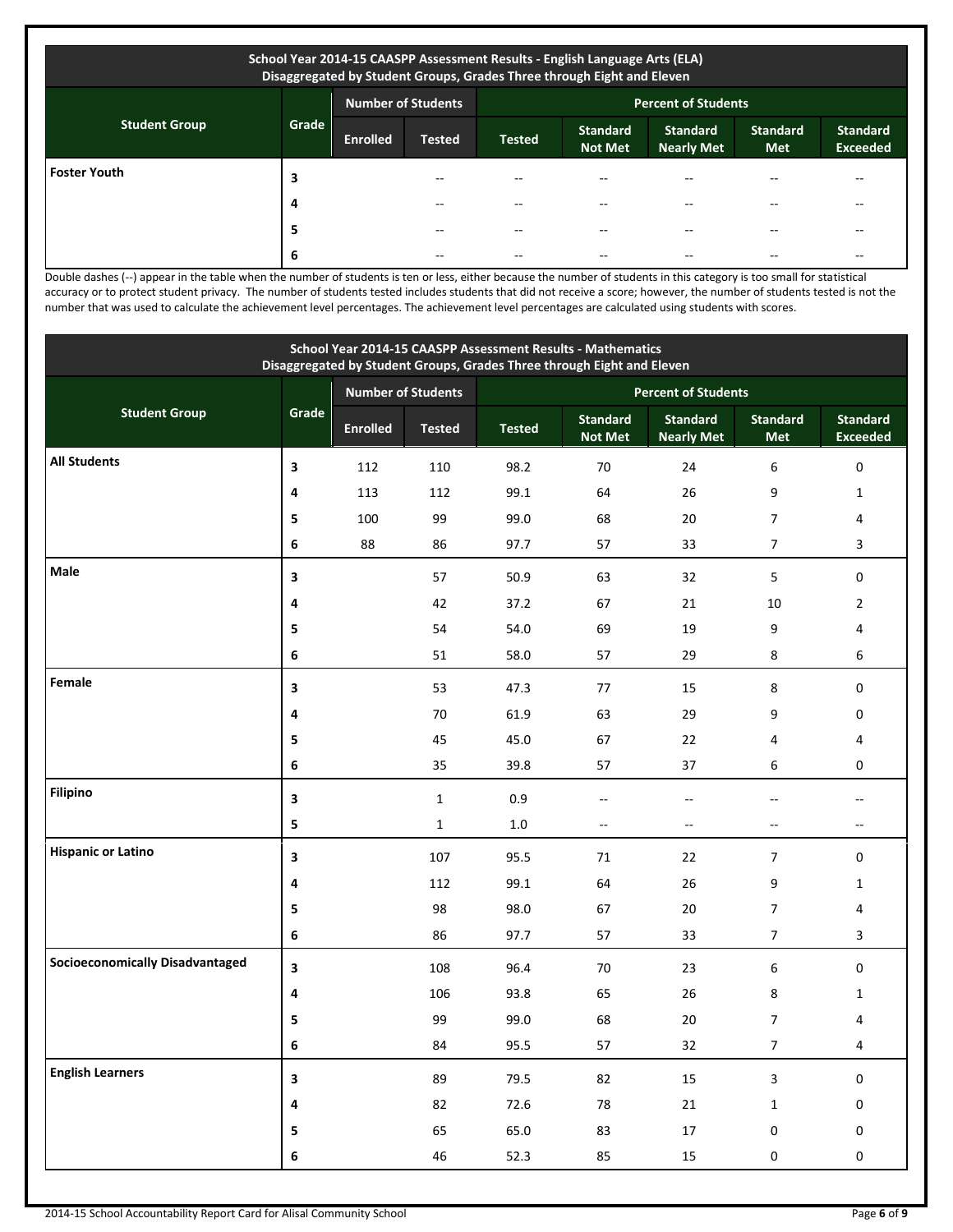| School Year 2014-15 CAASPP Assessment Results - Mathematics<br>Disaggregated by Student Groups, Grades Three through Eight and Eleven |       |                           |               |                            |                                   |                                      |                               |                                    |  |
|---------------------------------------------------------------------------------------------------------------------------------------|-------|---------------------------|---------------|----------------------------|-----------------------------------|--------------------------------------|-------------------------------|------------------------------------|--|
|                                                                                                                                       |       | <b>Number of Students</b> |               | <b>Percent of Students</b> |                                   |                                      |                               |                                    |  |
| <b>Student Group</b>                                                                                                                  | Grade | <b>Enrolled</b>           | <b>Tested</b> | <b>Tested</b>              | <b>Standard</b><br><b>Not Met</b> | <b>Standard</b><br><b>Nearly Met</b> | <b>Standard</b><br><b>Met</b> | <b>Standard</b><br><b>Exceeded</b> |  |
| <b>Students with Disabilities</b>                                                                                                     | 3     |                           | 6             | 5.4                        | $-$                               | --                                   | $-$                           | --                                 |  |
|                                                                                                                                       | 4     |                           | 6             | 5.3                        | --                                | $- -$                                | --                            | --                                 |  |
|                                                                                                                                       | 5     |                           | 8             | 8.0                        | $-$                               | $\sim$ $\sim$                        | $- -$                         |                                    |  |
|                                                                                                                                       | 6     |                           | 9             | 10.2                       | $-$                               | $- -$                                | $-$                           | $-$                                |  |
| <b>Students Receiving Migrant Education</b><br><b>Services</b>                                                                        | 3     |                           | 13            | 11.6                       | 92                                | 8                                    | 0                             | $\Omega$                           |  |
|                                                                                                                                       | 4     |                           | 7             | 6.2                        | $-$                               |                                      | --                            |                                    |  |
|                                                                                                                                       | 5     |                           | 5             | 5.0                        | --                                | $-$                                  | $- -$                         |                                    |  |
|                                                                                                                                       | 6     |                           | 10            | 11.4                       | $-$                               |                                      | $-$                           | --                                 |  |
| <b>Foster Youth</b>                                                                                                                   | 3     |                           | --            | $- -$                      | $-$                               |                                      | --                            | $-$                                |  |
|                                                                                                                                       | 4     |                           | $-$           | $- -$                      | $-$                               |                                      | --                            |                                    |  |
|                                                                                                                                       | 5     |                           |               | --                         | --                                |                                      | --                            |                                    |  |
|                                                                                                                                       | 6     |                           |               | --                         | $-$                               |                                      |                               |                                    |  |

Double dashes (--) appear in the table when the number of students is ten or less, either because the number of students in this category is too small for statistical accuracy or to protect student privacy. The number of students tested includes students that did not receive a score; however, the number of students tested is not the number that was used to calculate the achievement level percentages. The achievement level percentages are calculated using students with scores.

## **C. Engagement**

#### **State Priority: Parental Involvement**

The SARC provides the following information relevant to the Parental Involvement State Priority (Priority 3):

• Efforts the school district makes to seek parent input in making decisions for the school district and each schoolsite.

#### **Opportunities for Parental Involvement**

At Alisal Community School, parents have many opportunities to participate in their children's learning activities, including Koffee Klatch, School Site Council, and the Parent Patrol. Parents are also invited to volunteer in their student's classrooms to help teachers prepare materials for lessons and to read to our students.

Parents are also instrumental in our Winter "Las Posadas" celebrations, Fall Harvest Carnival, and Spring Talent Show. Parents are always encouraged to attend parent-teacher conferences, Open House, Trimester Awards, and Family Reading and Math Nights as well.

For more information about how to get involved at your school, please contact Ms. Elizabeth Armenta, School Principal at (831) 753-5720.

#### **State Priority: School Climate**

The SARC provides the following information relevant to the School Climate State Priority (Priority 6):

• Pupil suspension rates, pupil expulsion rates; and other local measures on the sense of safety.

## **School Safety Plan**

Student safety is of the utmost concern at Alisal Community School. Our campus supervisors, and parent patrol which is made up of parent volunteers, supervises students both before and after school. While on campus, students are supervised at all times by teachers, campus supervisors, and school administrators. Visitors to the school must report to the main office and sign our visitors' log.

Our School Safety Plan is reviewed annually. It includes procedures for dealing with a variety of emergency situations such as earthquakes, fires, bomb threats, and intruders on campus. We share this plan with staff and parents yearly, and there are copies in each classroom so that teachers can refer to them immediately. Earthquake and fire drills are held monthly throughout the year.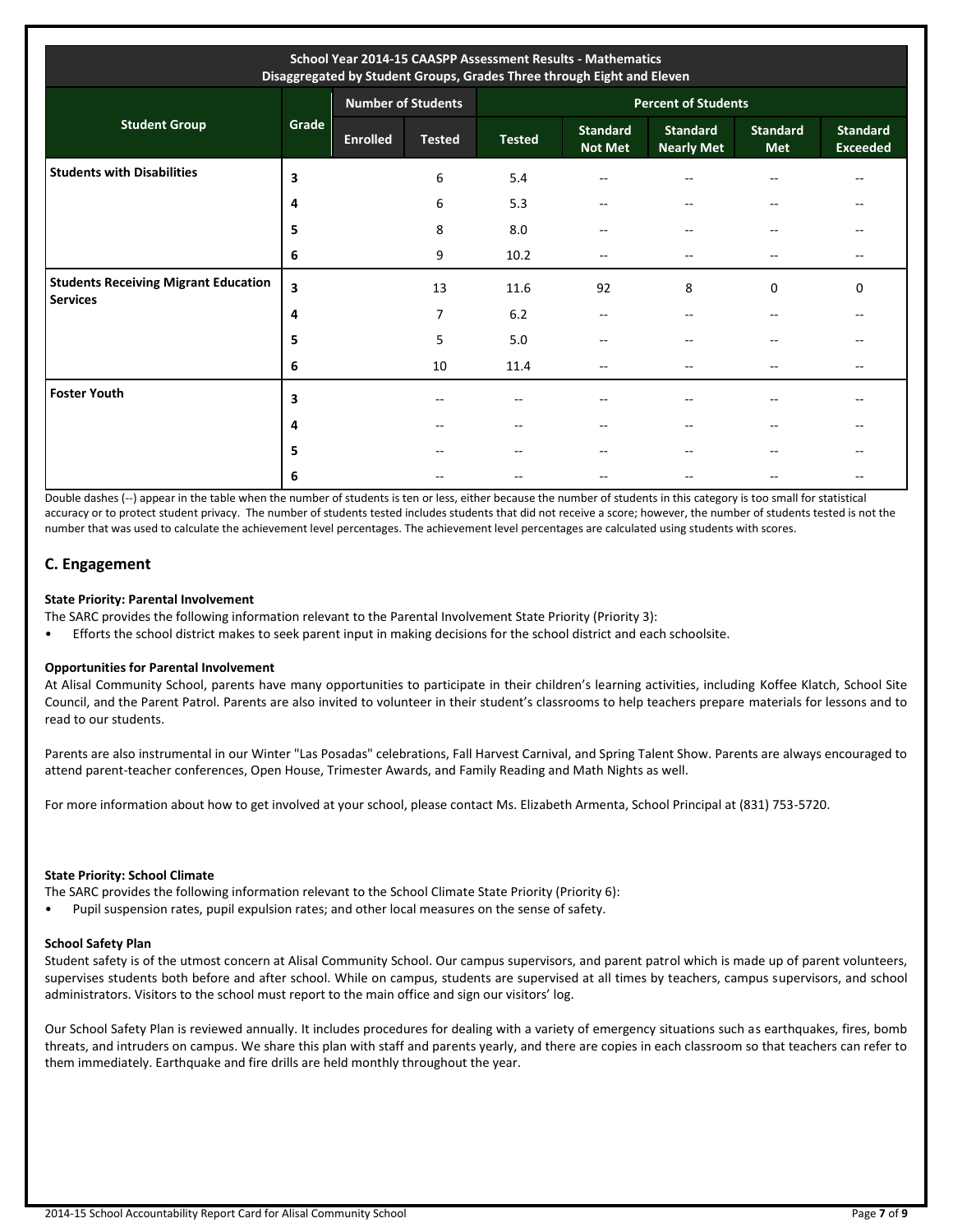| <b>Suspensions and Expulsions</b> |                               |         |             |  |  |  |  |  |
|-----------------------------------|-------------------------------|---------|-------------|--|--|--|--|--|
| <b>School</b>                     | 2012-13<br>2013-14<br>2014-15 |         |             |  |  |  |  |  |
| <b>Suspensions Rate</b>           | 1.55                          | 2.04    | 0.00        |  |  |  |  |  |
| <b>Expulsions Rate</b>            | 0.00                          | 0.00    | 0.00        |  |  |  |  |  |
| <b>District</b>                   | 2012-13                       | 2013-14 | $2014 - 15$ |  |  |  |  |  |
| <b>Suspensions Rate</b>           | 2.05                          | 1.92    | 1.10        |  |  |  |  |  |
| <b>Expulsions Rate</b>            | 0.00                          | 0.00    | 0.00        |  |  |  |  |  |
| <b>State</b>                      | 2012-13                       | 2013-14 | 2014-15     |  |  |  |  |  |
| <b>Suspensions Rate</b>           | 5.07                          | 4.36    | 3.80        |  |  |  |  |  |
| <b>Expulsions Rate</b>            | 0.13                          | 0.10    | 0.09        |  |  |  |  |  |

## **D. Other SARC Information**

The information in this section is required to be in the SARC but is not included in the state priorities for LCFF.

| 2014-15 Adequate Yearly Progress Overall and by Criteria |                    |                 |              |  |  |  |  |  |
|----------------------------------------------------------|--------------------|-----------------|--------------|--|--|--|--|--|
| <b>AYP Criteria</b>                                      | <b>School</b>      | <b>District</b> | <b>State</b> |  |  |  |  |  |
| <b>English Language Arts</b>                             |                    |                 |              |  |  |  |  |  |
| <b>Met Participation Rate</b>                            | Yes                | Yes             | Yes          |  |  |  |  |  |
| <b>Met Percent Proficient</b>                            | N/A                | N/A             |              |  |  |  |  |  |
|                                                          | <b>Mathematics</b> |                 |              |  |  |  |  |  |
| <b>Met Participation Rate</b>                            | Yes                | Yes             | Yes          |  |  |  |  |  |
| <b>Met Percent Proficient</b>                            | N/A                | N/A             | N/A          |  |  |  |  |  |
| <b>Made AYP Overall</b>                                  | Yes                | Yes             | Yes          |  |  |  |  |  |
| <b>Met Attendance Rate</b>                               | Yes                | Yes             | Yes          |  |  |  |  |  |
| <b>Met Graduation Rate</b>                               | N/A                | N/A             | <b>Yes</b>   |  |  |  |  |  |

| 2015-16 Federal Intervention Program                |                 |           |  |  |  |
|-----------------------------------------------------|-----------------|-----------|--|--|--|
| <b>Indicator</b>                                    | <b>District</b> |           |  |  |  |
| <b>Program Improvement Status</b>                   | In PI           |           |  |  |  |
| <b>First Year of Program Improvement</b>            | 2004-2005       | 2004-2005 |  |  |  |
| Year in Program Improvement                         | Year 3          |           |  |  |  |
| Number of Schools Currently in Program Improvement  |                 |           |  |  |  |
| Percent of Schools Currently in Program Improvement | 66.7            |           |  |  |  |

| Average Class Size and Class Size Distribution (Elementary) |                           |         |         |          |                              |  |                                                                         |   |               |       |   |  |
|-------------------------------------------------------------|---------------------------|---------|---------|----------|------------------------------|--|-------------------------------------------------------------------------|---|---------------|-------|---|--|
|                                                             |                           |         |         |          | <b>Number of Classrooms*</b> |  |                                                                         |   |               |       |   |  |
|                                                             | <b>Average Class Size</b> |         |         | $1 - 20$ |                              |  | $21 - 32$                                                               |   |               | $33+$ |   |  |
| Grade                                                       | 2012-13                   | 2013-14 | 2014-15 |          |                              |  | 2012-13 2013-14 2014-15 2012-13 2013-14 2014-15 2012-13 2013-14 2014-15 |   |               |       |   |  |
| К                                                           | 29                        | 29      | 25      |          |                              |  | 4                                                                       | 4 | 3             |       |   |  |
|                                                             | 29                        | 22      | 30      |          |                              |  | 4                                                                       | 4 | 4             |       |   |  |
|                                                             | 28                        | 29      | 23      |          |                              |  | 4                                                                       | 4 | 5             |       |   |  |
|                                                             | 29                        | 27      | 28      |          |                              |  | 3                                                                       | 4 | 4             |       |   |  |
| 4                                                           | 31                        | 31      | 28      |          |                              |  | 3                                                                       | 3 | 4             |       |   |  |
| 5                                                           | 33                        | 30      | 32      |          |                              |  |                                                                         | 3 | $\mathcal{P}$ | 3     |   |  |
| 6                                                           | 31                        | 34      | 30      |          |                              |  |                                                                         |   |               |       | 3 |  |